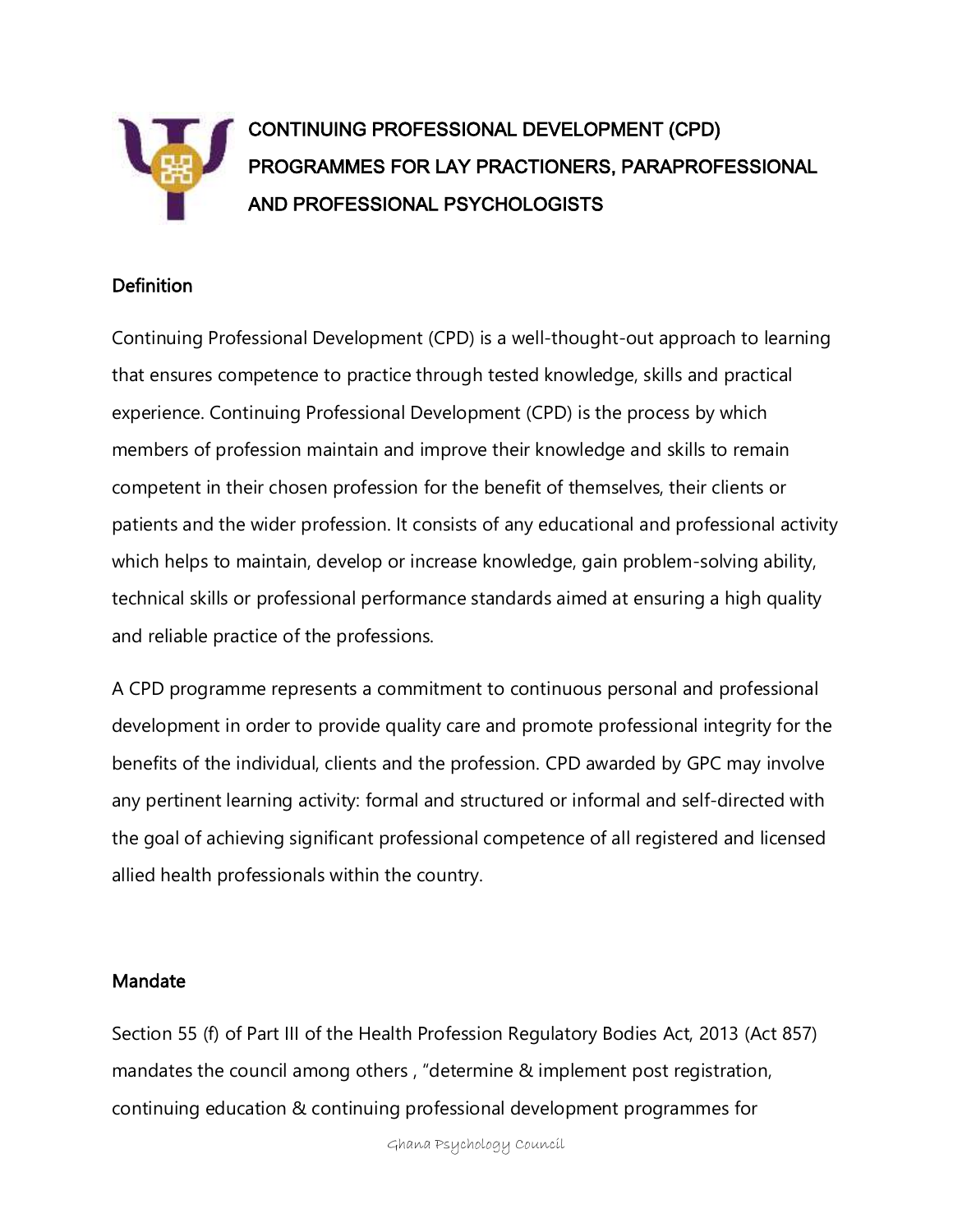practitioners". The council has therefore identified the professional activities in this document as its CPD programmes.

### Aim

The aim of introducing these CPD programmes is to ensure that Lay Practitioners, Paraprofessionals and Professional Psychologists remain up to date in knowledge in respect of changing patterns of behaviour, standards of professional education and practice, health sector reforms and technological advances.

## Requirements

It is mandatory to have evidence of required credits points to renew one's Licence every year. The CPD point should be obtained from at least three (3) different levels of activities.

All Lay Practitioners, Paraprofessional and Professionals registered with the GPC are required to obtain CPD credits points as follows.

| No. | Category                                 | <b>Registered CPD Points</b> |
|-----|------------------------------------------|------------------------------|
|     | Lay Practitioners,                       | Ten (10)                     |
|     | Paraprofessional                         | Fifteen (15)                 |
|     | Professionals Psychologist   Twenty (20) |                              |

## Scope

It is the responsibility of the individual Lay Practitioner, Paraprofessional and

Professional Psychologist to identify, select and attend relevant CPD activities that will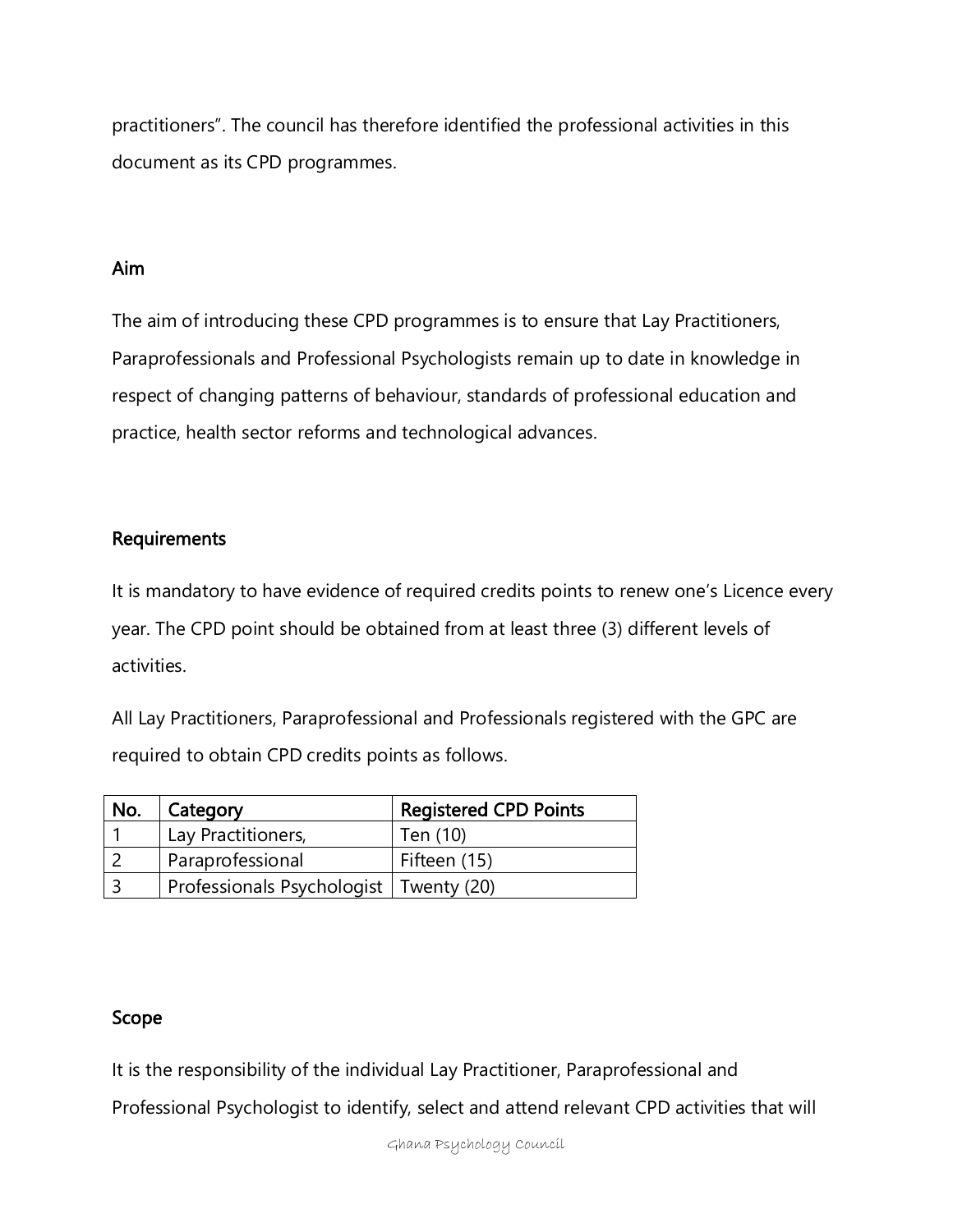help them in their personal and professional learning goals. CPD Activities chosen should be relevant to current or future practice of the Lay, Paraprofessional and the professional psychologist.

# Documentation

It is the responsibility of the Lay Practitioner, Paraprofessional and Professional Psychologist to maintain a continuous, up to date and accurate record of their CPD programmes. This will be verified by the Council before acceptance as basis for renewal of License.

The record of each CPD programme must be verified by the employer, manager or psychologist educator or designated person and include their name, designation signature. If there is no designated person who can verify the CPD, a means of verification must be produced.

| 1 POINT                      |                              |                              |  |
|------------------------------|------------------------------|------------------------------|--|
| Participation in accredited  | Participation in a journal   | Participation in             |  |
| in-service sessions or skill | club meeting                 | commemoration or special     |  |
| development programmes       |                              | events relevant to work role |  |
| of a minimum of three $-$    |                              | (1 point per event)          |  |
| four (3-4) hours duration    |                              |                              |  |
| Participation in an          | Professionally organized     |                              |  |
| accredited knowledge/skill   | meetings, trainings and      |                              |  |
| development programmes       | conferences (as accredited). |                              |  |
| of a minimum of three $-$    |                              |                              |  |
| four (3-4) hours duration    |                              |                              |  |

# ACCREDITED ACTIVITIES FOR CPD POINTS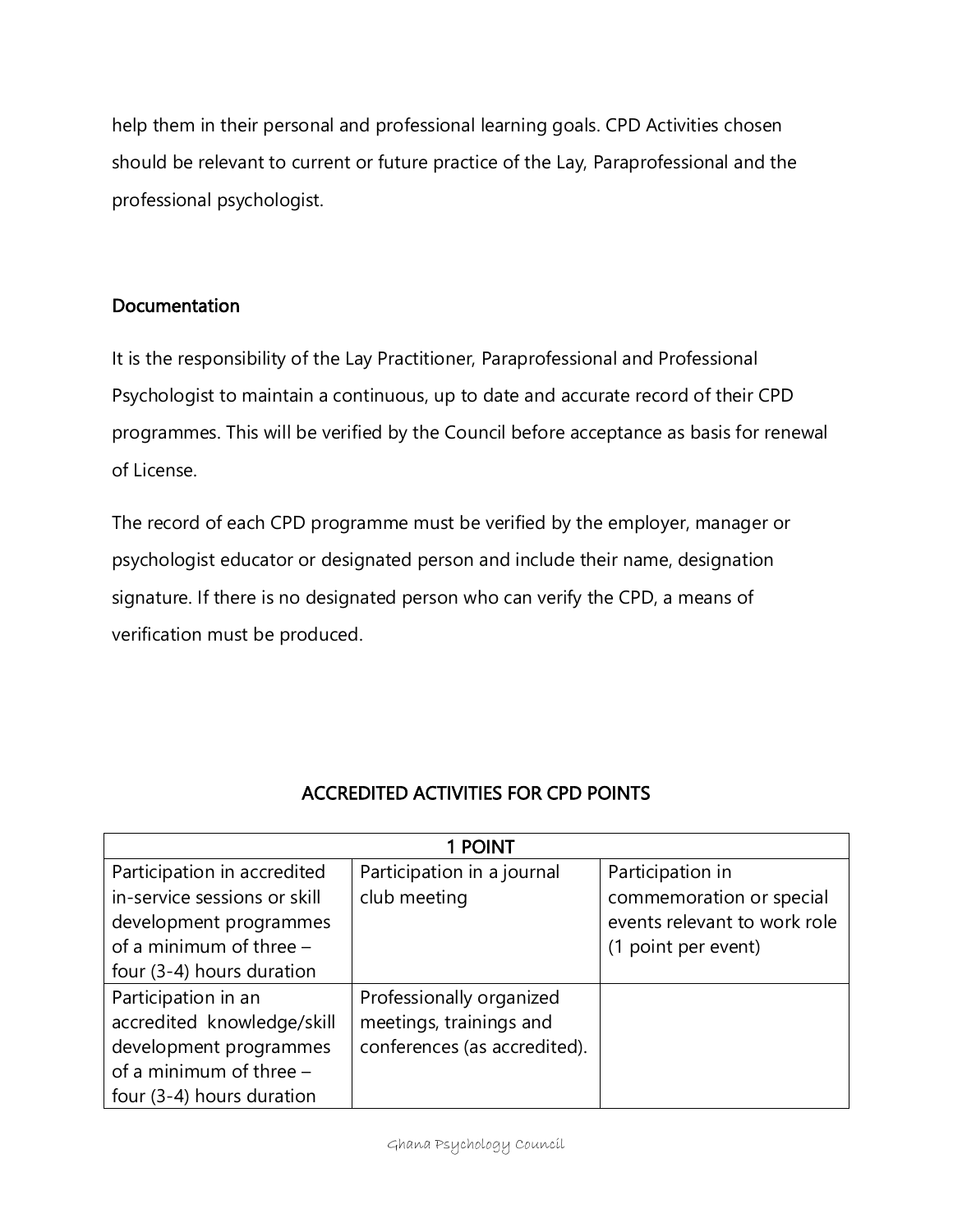| Working with a mentor to<br>improve practice | Active membership of<br>profession[nal body(ies) | Participation in a ward<br>conference, ward, tutorial |  |
|----------------------------------------------|--------------------------------------------------|-------------------------------------------------------|--|
|                                              | (e.g. attending and                              | staff of academic meetings                            |  |
|                                              | contributing at meetings                         |                                                       |  |
|                                              | and adding value as a                            |                                                       |  |
|                                              | member)                                          |                                                       |  |
|                                              | NB Proof of active                               |                                                       |  |
|                                              | membership should be                             |                                                       |  |
|                                              | presented in the form of a                       |                                                       |  |
|                                              | letter of attestation                            |                                                       |  |
| Reading professional                         |                                                  |                                                       |  |
| journals and books and                       |                                                  |                                                       |  |
| making a summary of                          |                                                  |                                                       |  |
| lessons learnt and how it                    |                                                  |                                                       |  |
| will be applied to practice                  |                                                  |                                                       |  |
| which is verified by                         |                                                  |                                                       |  |
| supervisor/evaluator (1                      |                                                  |                                                       |  |
| point per article)                           |                                                  |                                                       |  |
|                                              | 2 POINTS                                         |                                                       |  |
| Keeping a mentioned                          | Participation in                                 | Participation in project work                         |  |
| practice journal or reflective               | research/clinical research as                    | as a team member (2 point                             |  |
| diary                                        | a team member                                    | per project).                                         |  |
| Facilitating a journal club                  | Participation in professional                    | Participating in disciplinary                         |  |
| meeting (2 point per                         | or scientific conferences,                       | hearings (2 points per                                |  |
| meeting)                                     | lectures, seminars                               | hearing)                                              |  |
|                                              | workshops or professional                        |                                                       |  |
|                                              | meetings outside work                            |                                                       |  |
|                                              | place (2 points per                              |                                                       |  |
|                                              | attendance)                                      |                                                       |  |
|                                              | Fully participating in all                       | Keeping an audit trail of                             |  |
|                                              | Clinical/Workplace                               | activities.                                           |  |
|                                              | meetings throughout the                          |                                                       |  |
|                                              | year                                             |                                                       |  |
| Participation in an                          |                                                  |                                                       |  |
| accredited full day training                 |                                                  |                                                       |  |
| Programme (takes at least 8                  |                                                  |                                                       |  |
| hours).<br>3 Point                           |                                                  |                                                       |  |
|                                              |                                                  |                                                       |  |
| Presenting at conferences,                   | Acting as a preceptor,                           | Active participation in                               |  |
| clinical meetings or                         | mentor, coach or                                 | clinical audits, case reviews,                        |  |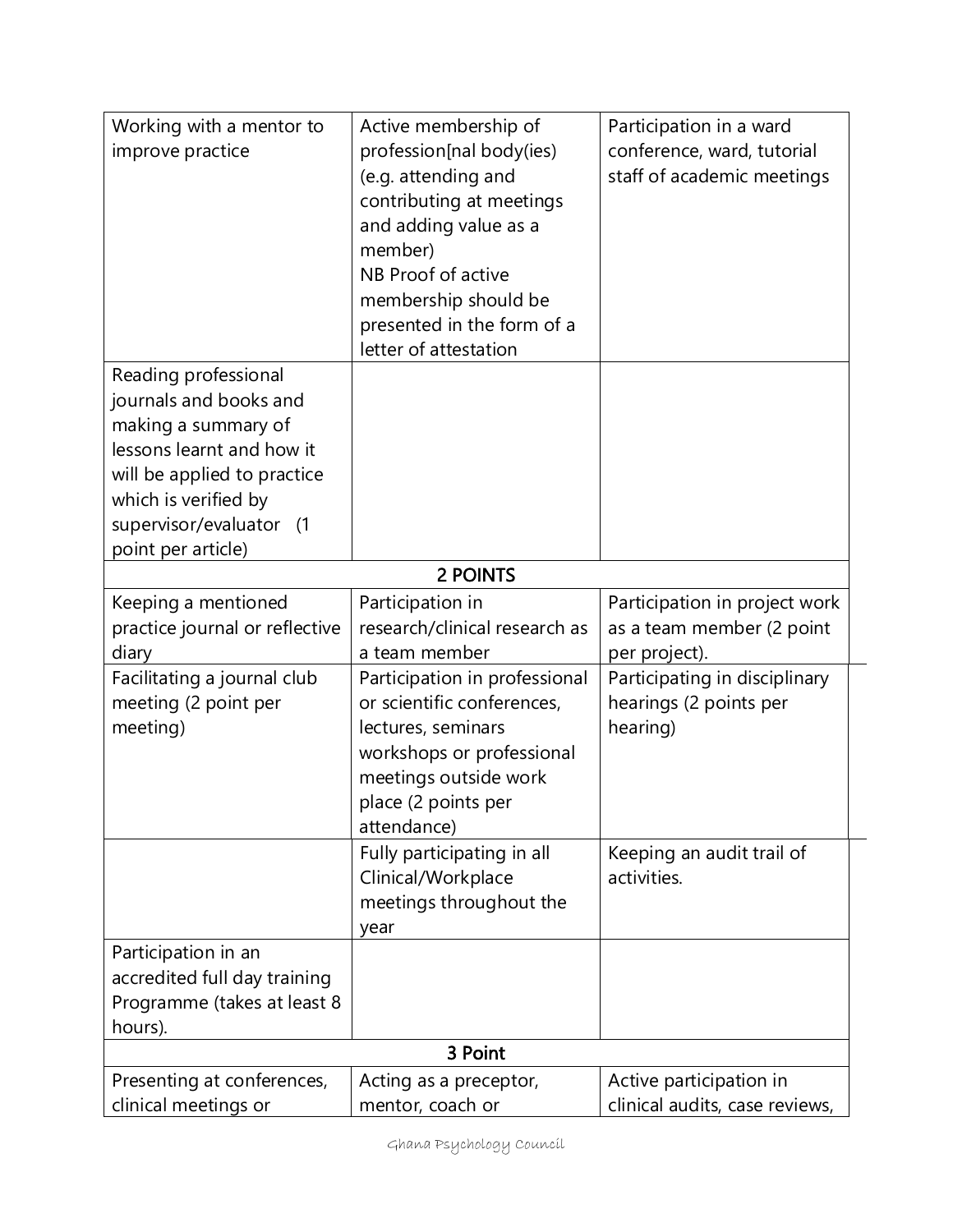| departmental meetings in-<br>service sessions, including<br>OPD, School,<br>Church/Mosque others or<br>professional meetings (3<br>points per Presentation).                                                                                                         | supervising staff or students<br>at Clinical Sites. (At least 1<br>month duration).                                                                                                     | focus groups discussions,<br>community disease<br>surveillance, or critical<br>incident monitoring and<br>evaluation (3 points per<br>meeting). |
|----------------------------------------------------------------------------------------------------------------------------------------------------------------------------------------------------------------------------------------------------------------------|-----------------------------------------------------------------------------------------------------------------------------------------------------------------------------------------|-------------------------------------------------------------------------------------------------------------------------------------------------|
| Active participation in<br>workplace committees, for<br>example accreditation,<br>clinical audit, quality<br>improvement/assurance,<br>infection prevention and<br>control, or occupational<br>health safety and wellness<br>committees. (3 points per<br>committee) | Participation in short<br>courses, completion of a<br>module-classroom based,<br>distance or online with a<br>minimum of 3 hours of<br>active learning each week (3<br>points per week) | Providing counselling for<br>colleagues/students                                                                                                |
| Participation in health<br>screening/ health outreach<br>programmes. (3 points per<br>programmes)                                                                                                                                                                    | Award for Monthly Best<br>Dept.<br>Psychologist/Counsellor/<br>Lay Practitioner/<br>Paraprofessional based on<br>exceptional display of<br>clinical knowledge, skills<br>and attitude.  | Participation in effective<br>referral system in the health<br>facilities with evidence of<br>documentation (a<br>minimum of 3 referrals)       |
| Providing psychological<br>interventions e.g.<br>psychometric tool therapy,<br>recreational therapy,<br>cognitive behavioural<br>therapy using evidenced<br>based approach                                                                                           |                                                                                                                                                                                         | Using the care plan<br>throughout client care                                                                                                   |
|                                                                                                                                                                                                                                                                      | Attending short courses<br>classroom, distance or<br>online with a minimum of<br>15 hours of active learning<br>each week. (3 points per<br>week)                                       | Investigating disciplinary<br>cases or being an expert<br>witness. (3 points per case)                                                          |

# ACCREDITED ACTIVITIES FOR CPD POINTS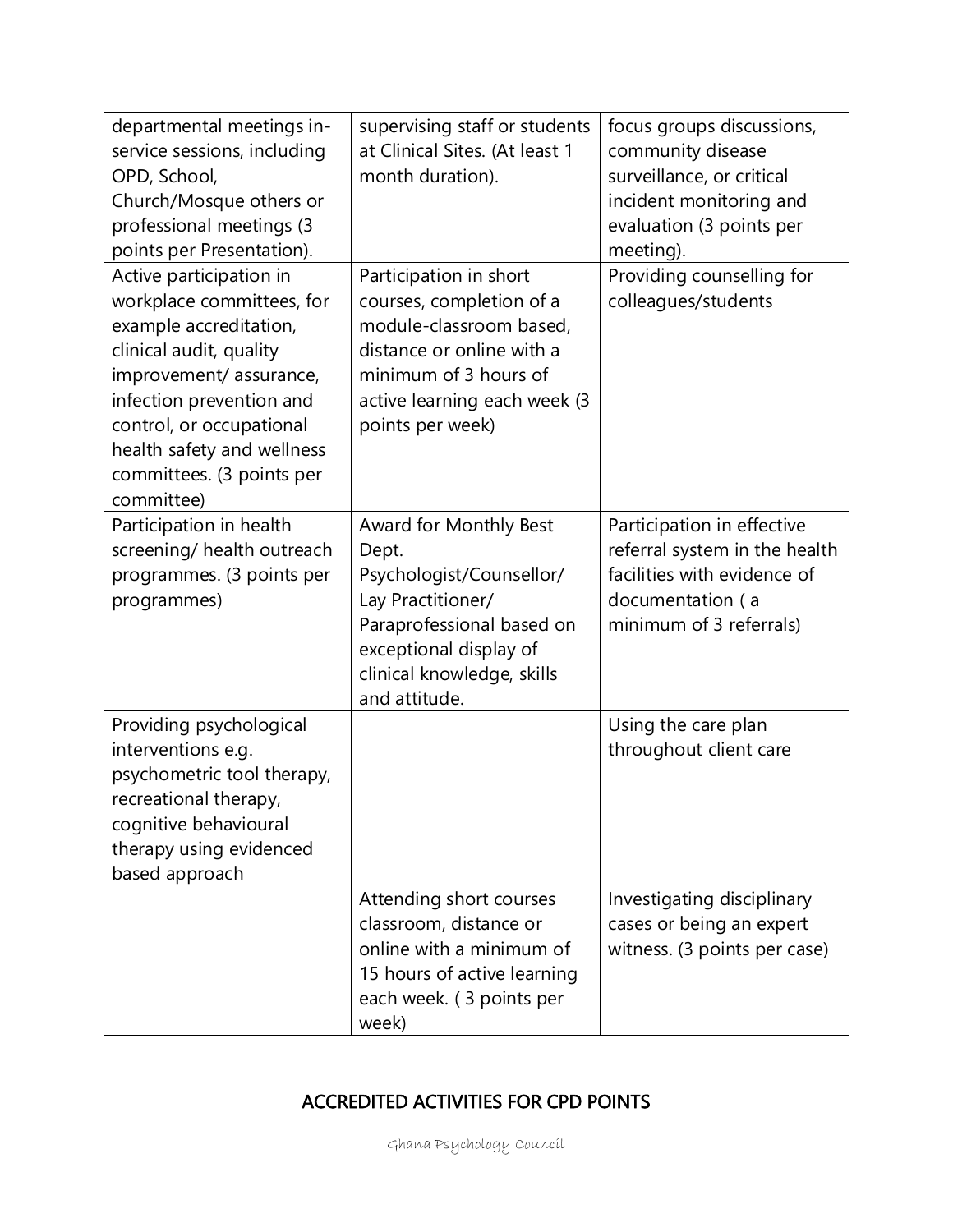| 4 Points                                                                                                                     |                                                                                                                                                                         |                                                                                                                  |  |  |
|------------------------------------------------------------------------------------------------------------------------------|-------------------------------------------------------------------------------------------------------------------------------------------------------------------------|------------------------------------------------------------------------------------------------------------------|--|--|
| External trainings,<br>workshops and seminars (as<br>accredited)                                                             |                                                                                                                                                                         |                                                                                                                  |  |  |
| Being an Internal/ External<br>examiner or Assessor. (4<br>points per week)                                                  | Planning, running or<br>facilitating a seminar,<br>workshop in-service session<br>or on-job training, lecture,<br>or professional meeting. (4<br>points per event)      | Organizing or coordinating<br>commemorations or special<br>events relevant to work<br>role. (4 points per event) |  |  |
| Managing a project or a<br>special assignment in<br>addition to regular duties.<br>(4 points per project)                    | Active membership of<br>professional body as a<br>member of the executive<br>committees                                                                                 | Chairing clinical standards<br>development or review<br>meetings. (4 points per<br>document)                     |  |  |
| Managing a project or a<br>special assignment in<br>addition to regular duties.<br>(4 points per project)                    | Coordinator of<br>preceptorship, mentorship,<br>coaching or supervision<br>program for staff or<br>students in addition to<br>regular duties. (4 points per<br>program) | Participation in a<br>commission of inquiry. (4<br>point per case)                                               |  |  |
|                                                                                                                              | 5 Points                                                                                                                                                                |                                                                                                                  |  |  |
| Faculty-Clinical practice. (5<br>points per session)                                                                         | Participation in research/<br>clinical research as a team<br>member                                                                                                     | Planning, running or<br>facilitation an international<br>conference. (5 points per<br>conference)                |  |  |
| Planning, running or<br>facilitating a short course-<br>classroom based, distance<br>or online. (5 points per<br>programme). | Participation in community<br>based (e.g. community<br>survey) services or<br>voluntary work relevant to<br>practice.                                                   | Assuming a leadership role<br>in developing policies,<br>protocols or guidelines. (5<br>points per session)      |  |  |
| <b>Supervision of Patients-</b><br>family care study and<br>project work. (5 points per<br>examination session)              | Serving as a resource<br>person on Radio or<br><b>Television discussion</b><br>programme on health<br>issues.                                                           |                                                                                                                  |  |  |
| 10 Points                                                                                                                    |                                                                                                                                                                         |                                                                                                                  |  |  |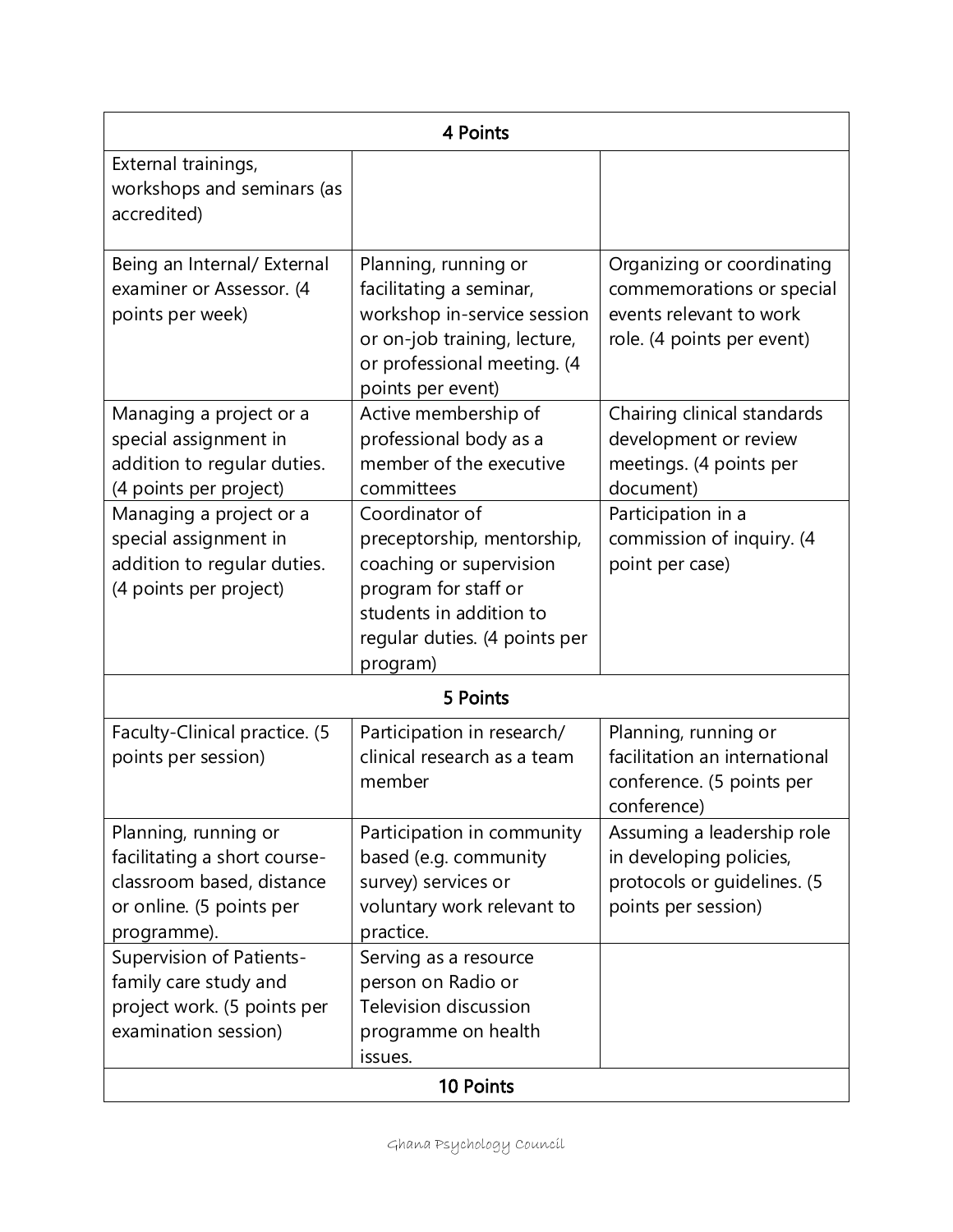| Published educational         | <b>Reviewing Clinical</b>   | <b>Award of Annual Best</b>   |  |
|-------------------------------|-----------------------------|-------------------------------|--|
| matter, article. (10 points   | Standards/Protocol practice | Practitioner based on         |  |
| per material and article)     | for publication. (10 points | exceptional display of        |  |
|                               | per publication)            | clinical knowledge, skills    |  |
|                               |                             | and attitude.                 |  |
| Presenting at international   | Conduct of assessment for   | Reviewing educational         |  |
| conferences, ward             | promotion at the University | materials, journal articles,  |  |
| conference. (10 points per    | level.                      | books. (10 points per         |  |
| conference).                  |                             | article/book).                |  |
| Conducting researching or     | Being an internal or        | Identifying health issue in a |  |
| project work as a principal   | external examiner or        | specialized area of practice  |  |
| investigator or supervisor    | Masters or Doctoral thesis  | and strategizing to curb it.  |  |
| Identifying a prevailing/     | Identifying                 | Organising a health           |  |
| potential health issue in a   | prevailing/potential mental | screening/medical outreach    |  |
| community and strategize      | health related issue in the | programme. (10 points per     |  |
| to curb it.                   | Community and strategize    | programme)                    |  |
|                               | in curb it.                 |                               |  |
| 20 Points                     |                             |                               |  |
| Publish journal article, book | Education programme         | Innovation in Psychology /    |  |
| chapter                       | leading to a qualification  | Counselling                   |  |
|                               | (e.g. diploma or degree)    |                               |  |
| Published book                |                             |                               |  |
|                               | Completed education         |                               |  |
|                               | programme with a            |                               |  |
|                               | qualification (e.g. diploma |                               |  |
|                               | or degree)                  |                               |  |

## WEIGHTS OF PRIORITY

Practice focused workshops irrespective of setting attracts higher credit points.

Professional and practice related training programs ought to be submitted to Council at least four weeks before start of program.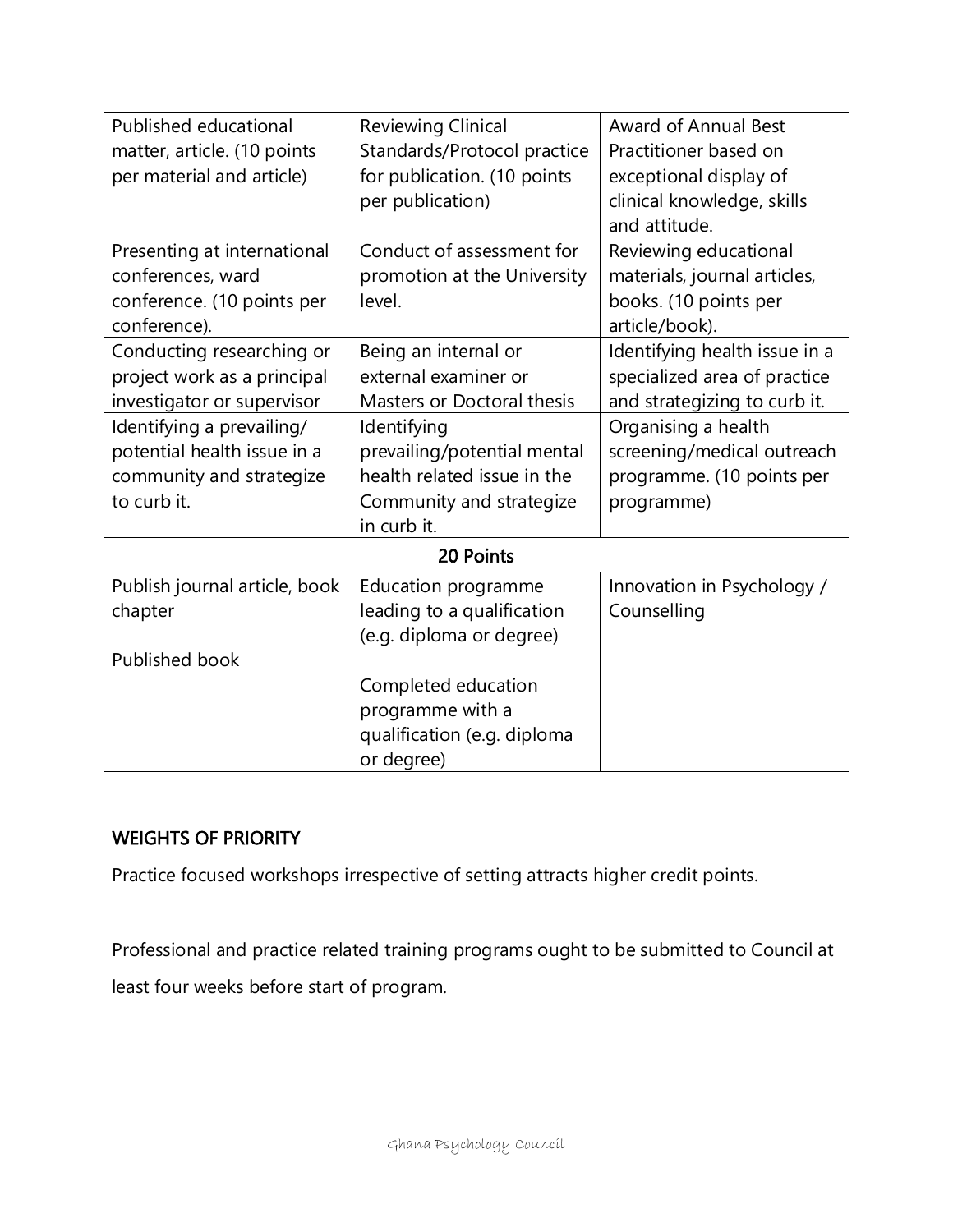Personal Professional Development programs in leadership and management from selected credible local training programs and institutions to attract credit point to help fill in the leadership and management gaps.

Groups and institutions providing such programs are to be identified and listed in subsequent meetings. Therefore, such programs would be recognized but not on the basis of Council's accreditation as Non-Council accredited program (foreign and local).

The Council may recognize CPD points awarded to qualified and registered professionals by credible practice regulatory bodies (both local and abroad) on case by case basis.

## INSTITUTIONAL COLLABORATIONS

GPC may collaborate with other organizations both public and private to organize appropriate CPD programs for practitioners on cost and benefit sharing principles.

At least three CPD activities are organized by each professional body for its members.

The education and accreditation committee may validate the contents for training materials and activities as well as facilitators and suggest appropriate credit points or contact hours. This will hold for such training programs and activities as may be directed by this Committee

Organizations that seek to conduct activities or programmes that would require the award of CPD contact hours are required to submit their training materials for evaluation and accreditation at least four clear weeks ahead of the programme and pay the prescribed fees.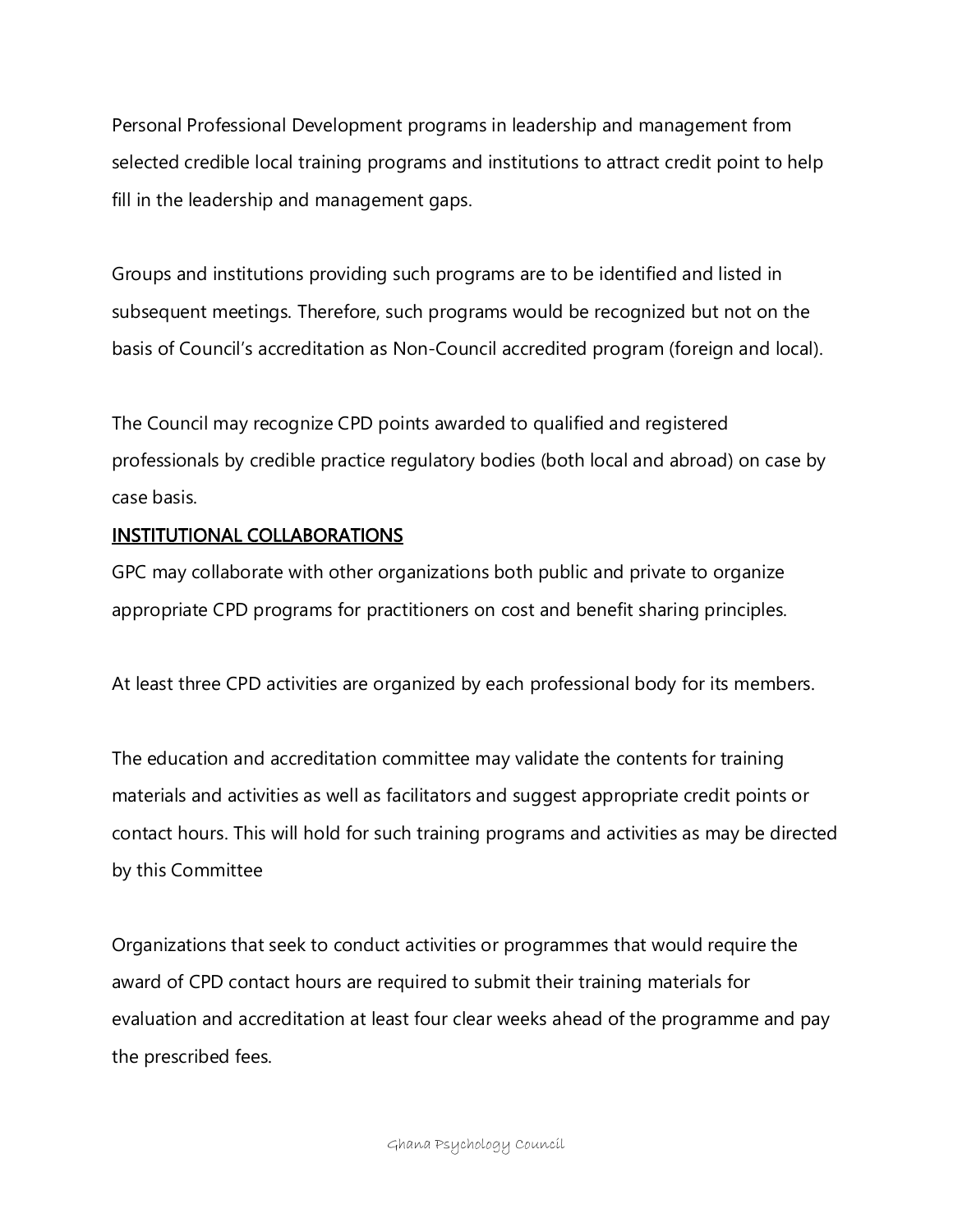Practitioners who are not able to meet the minimum contact hours required are given a grace period of 3 months to attain the minimum contact hours.

Each practitioner seeking renewal shall submit all evidence of CPD credit points or contact hours and any other documentation together with the completed renewal form or as may be required by Council.

Practitioners who satisfy these conditions may have their license renewed.

- Each practitioner seeking to obtain Council CPD Credit Points would be required to provide evidence beyond all reasonable doubt of participation of the activity or program as accredited or otherwise.
- Evidence of participation in any CPD activity or programs shall include certificates awarded for and by such programs. Logbooks of professionals kept for such purposes, etc.
- While Education and Accreditation of the Board concerns itself with pre-professional education and accreditation, it may be called upon to help in the evaluation of training materials and program contents evaluation with Professional Committee.
- Council through its Professional Committee shall evaluate the merit of the evidence provided by the practitioner and award the appropriate points.
- For programs, trainings, seminars, etc where certificates are not issued, Council shall design a logbook for purchase by all practitioners. This logbook shall be used by the practitioners to collect relevant information that would be used by Council to award its CPD Points.
- All GPC organized CPD programs shall have appropriately designed certificates that will indicate the program and the points awarded.